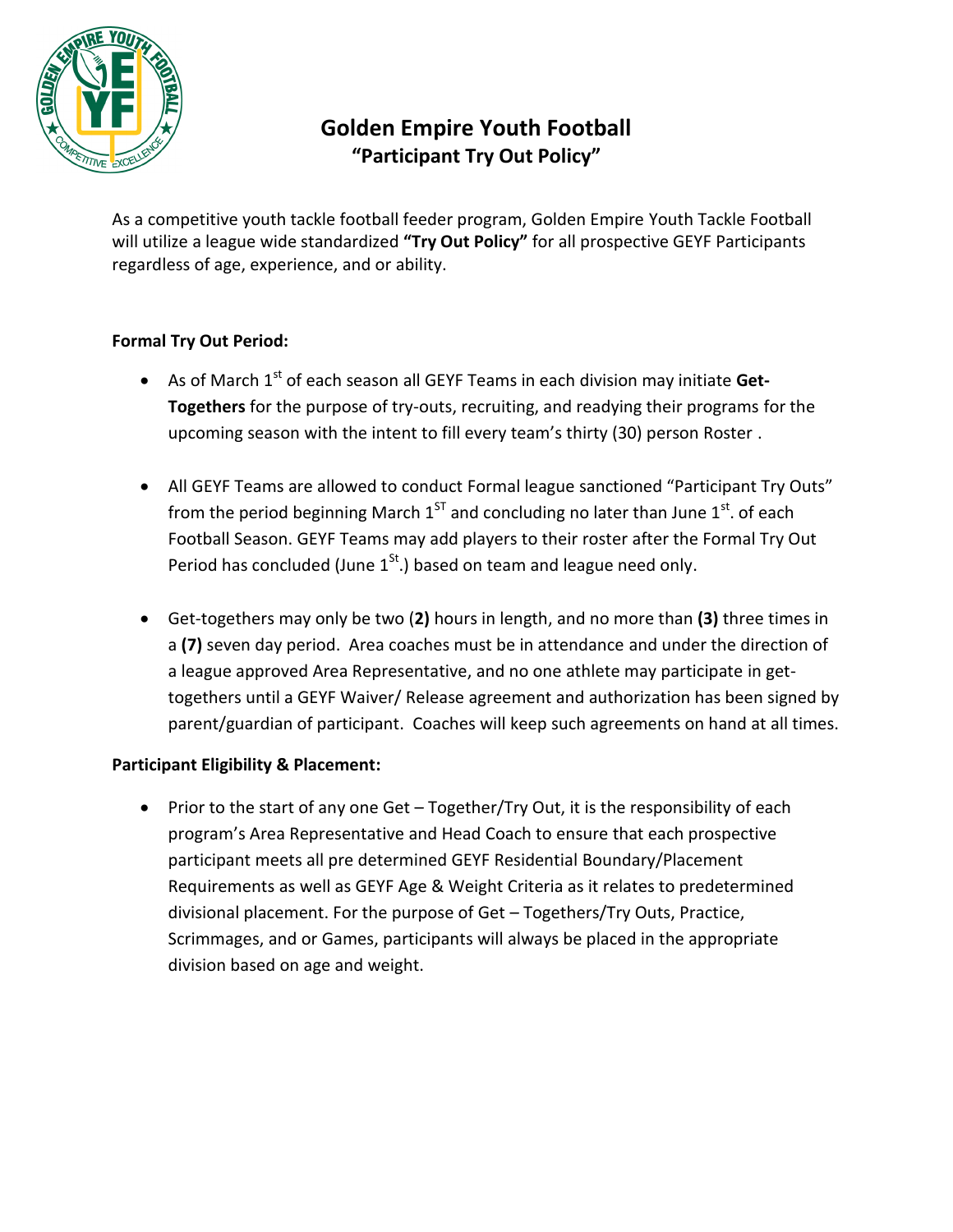## **Participant Try Out Format:**

 All GEYF Team Try – Outs will be conducted in a safe, structured, and organized manner. All Try Out Activity will be done so in a manner consistent will GEYF League Policy and reflective of each participants divisional placement and ability.

# **Participant Selection Criteria:**

- During the GEYF Formal Try Out Process, every participant wishing to be considered for a roster spot will be given the opportunity to compete for that position through a series of regulated Team Try Outs. Each participant will be given the opportunity to attend and participate in a league wide minimum of two **(2)** GEYF Formal Team Try Outs. During that process, each team's head coach will select players based on the following criteria.
	- **a. Team and position need**
	- **b. Participant ability & performance**
	- **c. Participant effort & desire**
	- **d. Participant attitude, conduct, and participation**

Although final player selection will be at the sole discretion of each team's head coach, every participant will be evaluated equitably utilizing the above referenced criteria.

## **Participant Notification:**

- During the GEYF Formal Try Out Period and after a minimum of two **(2)** regulated team try outs per participant, GEYF Head Coaches under the direction of his or her GEYF Area Representative are eligible to begin the participant notification process. With great care, compassion, and in a respectful professional manner, GEYF Head Coaches will inform each and every participant trying out for his or her respective team whether or not said participant has made that team.
- All participants will be notified in person as to whether or not they have been selected to a team. Email, voicemail, text messaging, or online postings are not acceptable forms of notification. GEYF Coaches are to communicate directly with both parent and player during the notification process and must do so in a respectful professional manner as to prevent any type of embarrassment. Participants who have been selected to a team will be given direction as to when, where, and how to register. (Parent/Guardian should be provided with this information). Participants not selected to a team will be formally released. Participants not selected to a team will be released in a reasonable time period to allow for greater opportunity to compete for a roster spot on a GEYF out of area program.